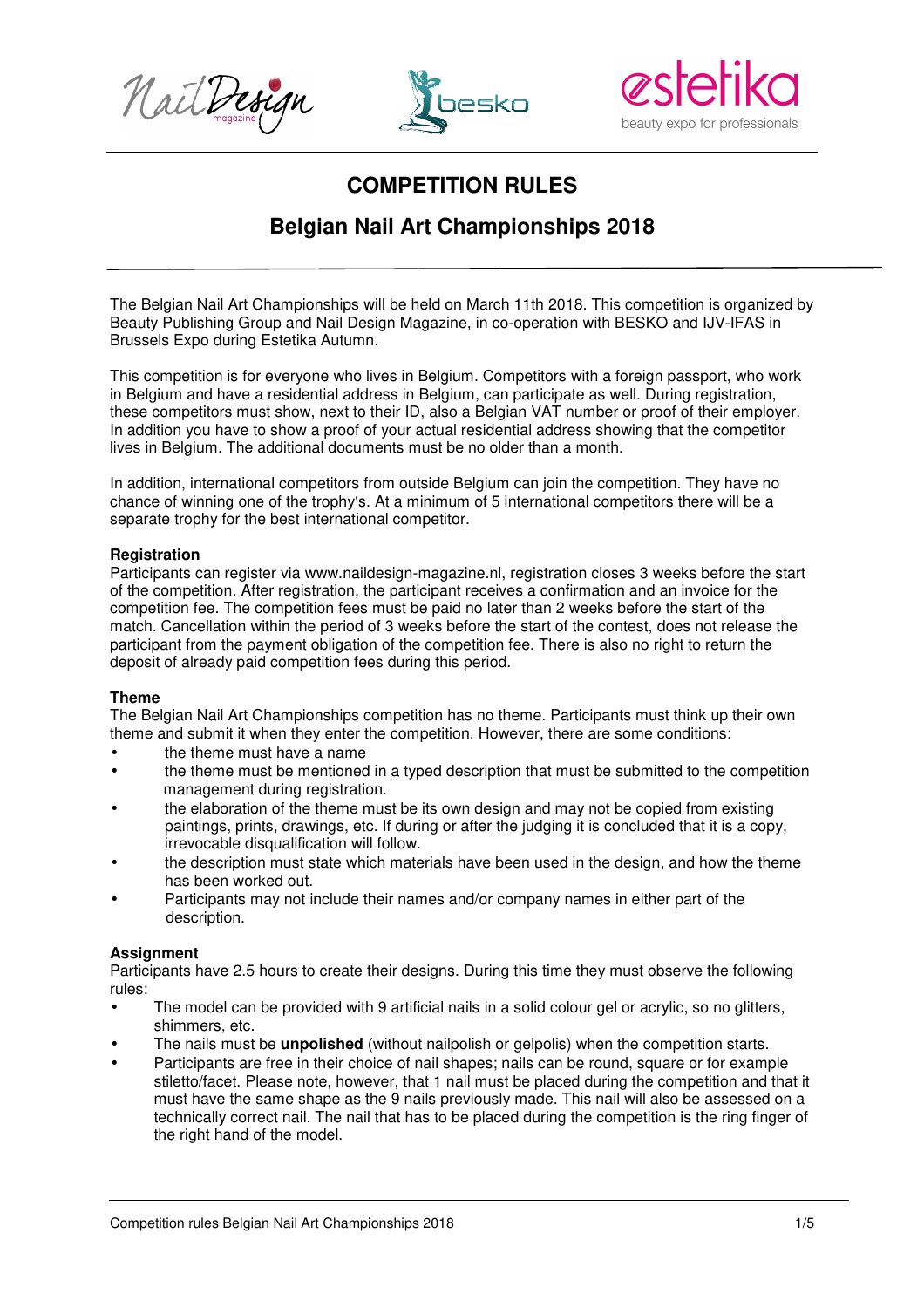





- At least 6 of the 10 nails must be worked with at least 2 of the following techniques:
	- Acrylic paint handpainting
	- Watercolor handpainting
	- 2d acrylic
	- 2d gel
	- Gelpainting
	- Gellak painting
- Let your imagination run free, make daring combinations using all Nail Art has to offer! Make sure the nail surface stays flat.
- Participants may use rhinestones, glitter and 2D acrylic applications that are no higher than a rhinestone of size ss8. Rhinestones may be used as an extra/embellishment, but may not be predominant.
- Participants may not use floral themes/floral designs. Flowers may be used, but only as an embellishment. They must not be predominant and must take up less than 10% of the design.
- Stamping techniques are not allowed.
- Participants are not allowed to create any parts/features applied to the nails at home before the competition starts. The entire design must be made during the competition itself.
- The nails may not have protruding parts (that protrude from the nail edges).
- Participants are not allowed to use stickers or decals; all parts must be created and applied during the competition itself.
- Participants are not allowed to use any logos or images of well-known brands or manufacturers (Louis Vuitton, D&G, Walt Disney, Warner Bros., etc.) with regard to copyright.
- Air brush designs are **excluded from participation.**
- The competition area is only accessible for participants and their models. Other persons may not assist in any way.
- Participants are allowed to use cuticle oil and/or hand lotion, but if the models' hands have excessive oil or lotion on them, the participant risks losing points.
- Participants must make a typed description that states what the theme is and how it has been worked out. Also think of possible sources of inspiration. It should also be described which techniques have been used. No name of the nail stylist (s) or brand names may be mentioned in this description. No points can be obtained for a description, the description serves to support the assessment criteria as described later in these competition rules. In connection with a possible international jury, the description must be submitted in English. In addition, the description may also be submitted in its own language. When not submitting a correct description, 5 points will be deducted from the total score.

## **Categories**

Participants can enter the competition in one of the following 2 categories:

• **Beginners**

You have never participated in a contest where Nail Art techniques are used or you have previously participated in a competition where Nail Art techniques are used but never achieved a podium position.

## • **Professionals**

You have previously participated in a competition where Nail Art techniques are used and a podium place achieved (1, 2 or 3) or you have never participated in a competition where Nail Art techniques are used but would like to participate with the advanced division because you think you belong there.

If there are fewer than 5 participants in 1 of the divisions, the divisions will be merged. All national and international trade competitions include Nail Art techniques, which are held especially for nail stylists.

There are no different divisions for international participants.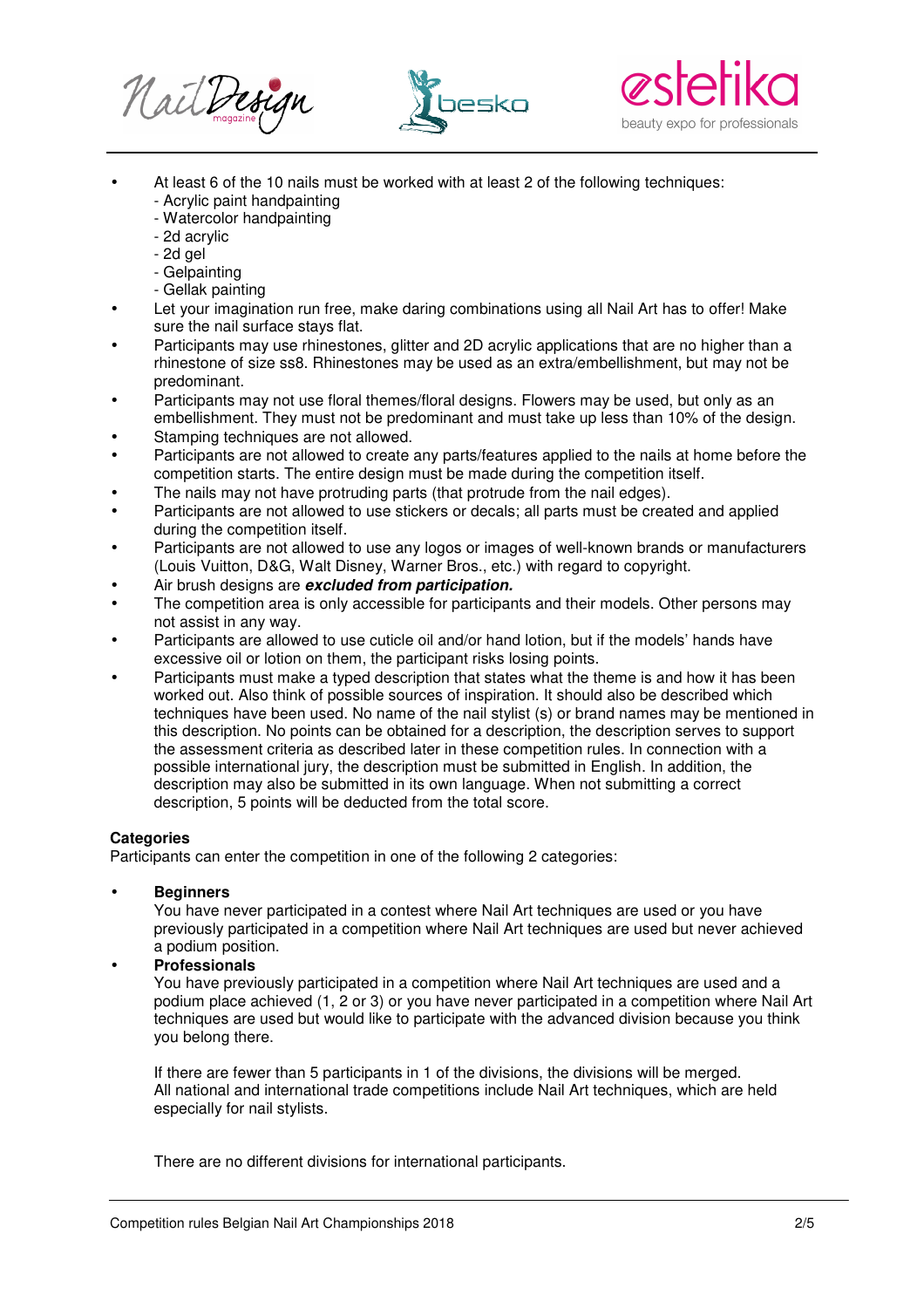





## **Judging criteria**

To be able to make a good preparation, it is important to know what the jury is paying attention to during the assessment:

Originality: 10 points

- Is the design original? Is it a custom design or is it a copy of an existing design?
- Have you seen the design before? Is it a unique design (totally different from all the other designs)?

Theme interpretation: 10 points

- Does the theme clearly show from the design?
- Can the theme be clearly seen on all nails and do all nails combined form a logical whole?
- The theme must be clearly visible and complete.

Visual attraction: 10 points

The design grabs your attention. The design holds your attention.

Colour combination: 10 points

- Has the participant used colours wisely to ensure the design forms a whole?
- Do the colours fit/add to the design?

Balance: 10 points

• Are all design elements balanced? Is the design too loud, boring, or well-balanced?

Details: 10 points

- Are the details accurate and do they add to the design?
- Do these details give the design an extra dimension?

General impression: 10 points

- Does the design form a whole? Are any improvements required?
- Does the design make a great overall impression?
- Is the design complete or does it need to be improved?

Level of difficulty: 10 points

- Has this design presented the participant with a challenge? Do skills and hard work show from the design?
- Has the participant used various techniques to create the design?

#### General skills: 10 points

- Does the design show the participants' artistic skills?
- Is the design accurate, neat and precise?
- Does it have a wow factor?

#### Finish: 10 points

• Does the model have any small cuticle wounds? Can you see any remnants of materials used (oil, paint, polish, etc.)? Is the final design free from dust and/or dirt?

Technical aspect: 10 points

• Has the underlying nail been applied skilfully and carefully, i.e. are the nails technically perfect? Do the nails fit the model?

#### **Points**

- 
- **10** Perfect **7** Good **4** Below average **1** Unacceptable
	-
- 
- 
- **9** Almost perfect **6** Above average **3** Bad<br>**8** Verv good **5** Average **2** Verv bad
	- **8** Very good **5** Average
-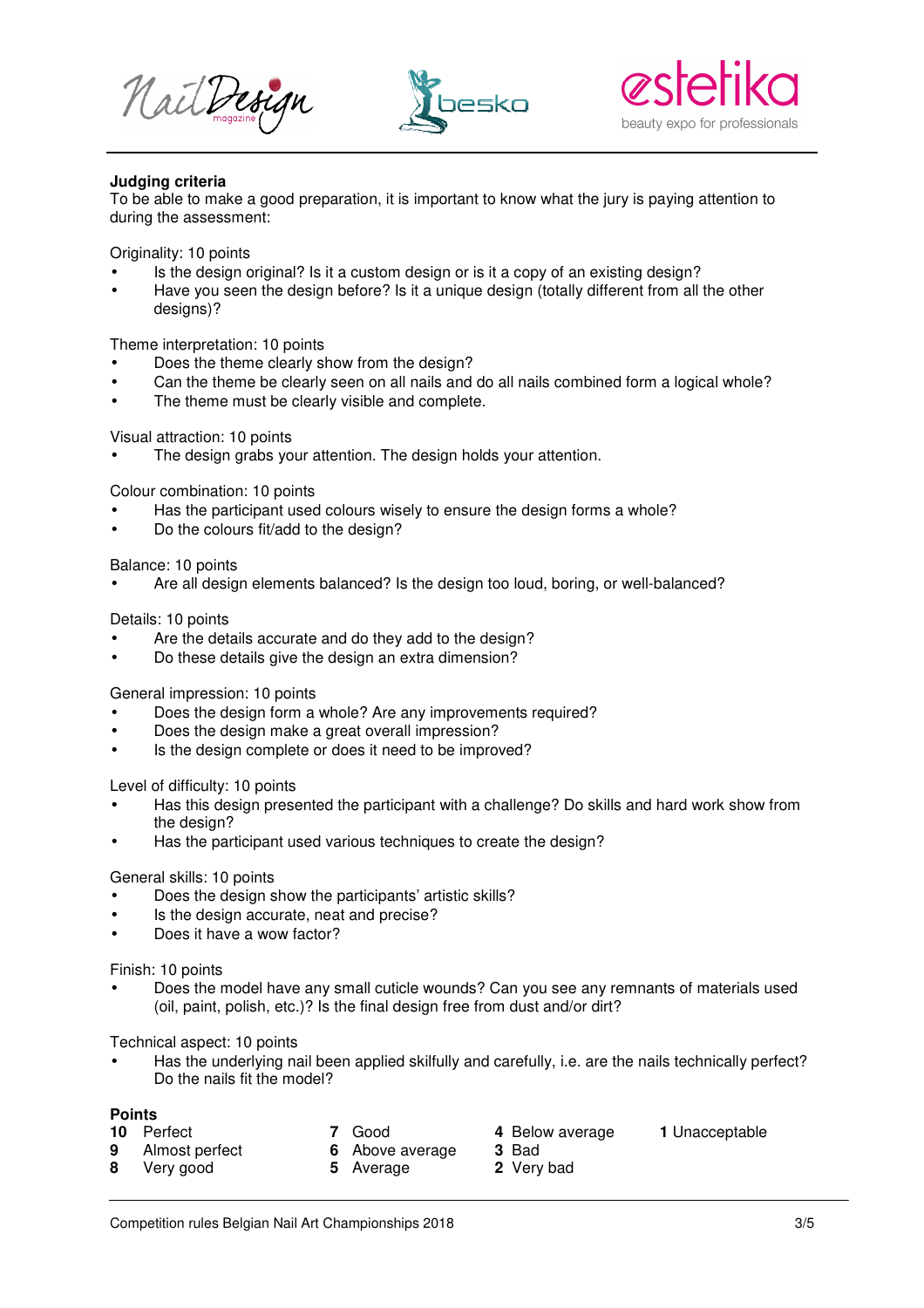





#### **Competition team of the year**

This competition counts for the Benelux Competition Team of the year. This means that the points obtained by a team member of a competition team during this competition count towards the total score of the relevant competition team.

## **Model**

The choice of model is very important. Models with spot free hands and beautiful long nail beds are your best choice. Please note that points are deducted wounds on the hands and cuticles and injuries suffered during the competition!

The models' hands may not be recognizable. The model is not allowed to wear any rings, bracelets, watches or other jewellery. Tattoos and/or henna decorations are not allowed. Tattoos which can be fully camouflaged are allowed, this for assessment to the competition management. Long sleeves must be rolled up to the elbow for the judges. Tattoos on the arms are allowed. The limit is that the tattoo should not come under, where the watch is normally.

All models must be over 18 years old.

#### **Procedure**

All nail stylists who enter this competition receive the competition rules in advance to ensure that all participants have enough time to prepare themselves for the competition in the best possible way. Participants are also sent the judging form used by the panel of judges during the competition. This form indicates how many points can be earned for the various categories. Be sure to carefully read the competition rules and judging form to ensure you get the most out of your participation! Participants must check in at the competition secretariat at least half an hour before the start of the competition. Work tables are assigned by lot to the participants and models. The model is judged by the assigned participation number.

After the competition participants must leave the competition area as soon as possible. The models are then accompanied to the judging booths in groups.

They may only leave the booth if they have received permission from the competition management, under certain conditions and if necessary under guidance. Models who do not observe these rules and conditions are disqualified. Models must try to speak as little as possible when they are judged, to ensure the judges can concentrate on the design.

When the judges have finished, the models are tapped on their hands twice. They must then move to the next booth. This procedure is repeated until all judges have seen the models' hands.

Participants who start working before the competition starts or keep on working after the competition has ended, are disqualified. Participants who use unauthorized materials or equipment are disqualified.

Before, during and after the competition, the participants, their models, trainers, coaches, etc. must treat the competition management with respect. If not, this means disqualification from the relevant participant. This for assessment by the competition organization.

If a participant wins a prize (first, second or third place) and the participant is not present at the prizegiving ceremony, this place and the accompanying prize will lapse for that participant. The next participant in the ranking will then take this place.

#### **The panel of judges**

The panel of judges consists of at least 3 people. One of them serves as an independent chairman or chairwoman and sees to it that all procedures are observed. He or she also supervises the expert judges from the industry. The panel of judges is not present in the competition area during the competition itself, but follows a special 'judging training'.

In the event of a tie, the chairman or chairwoman has the final vote.

Participants are not judged by the way they work. Only the end result counts.